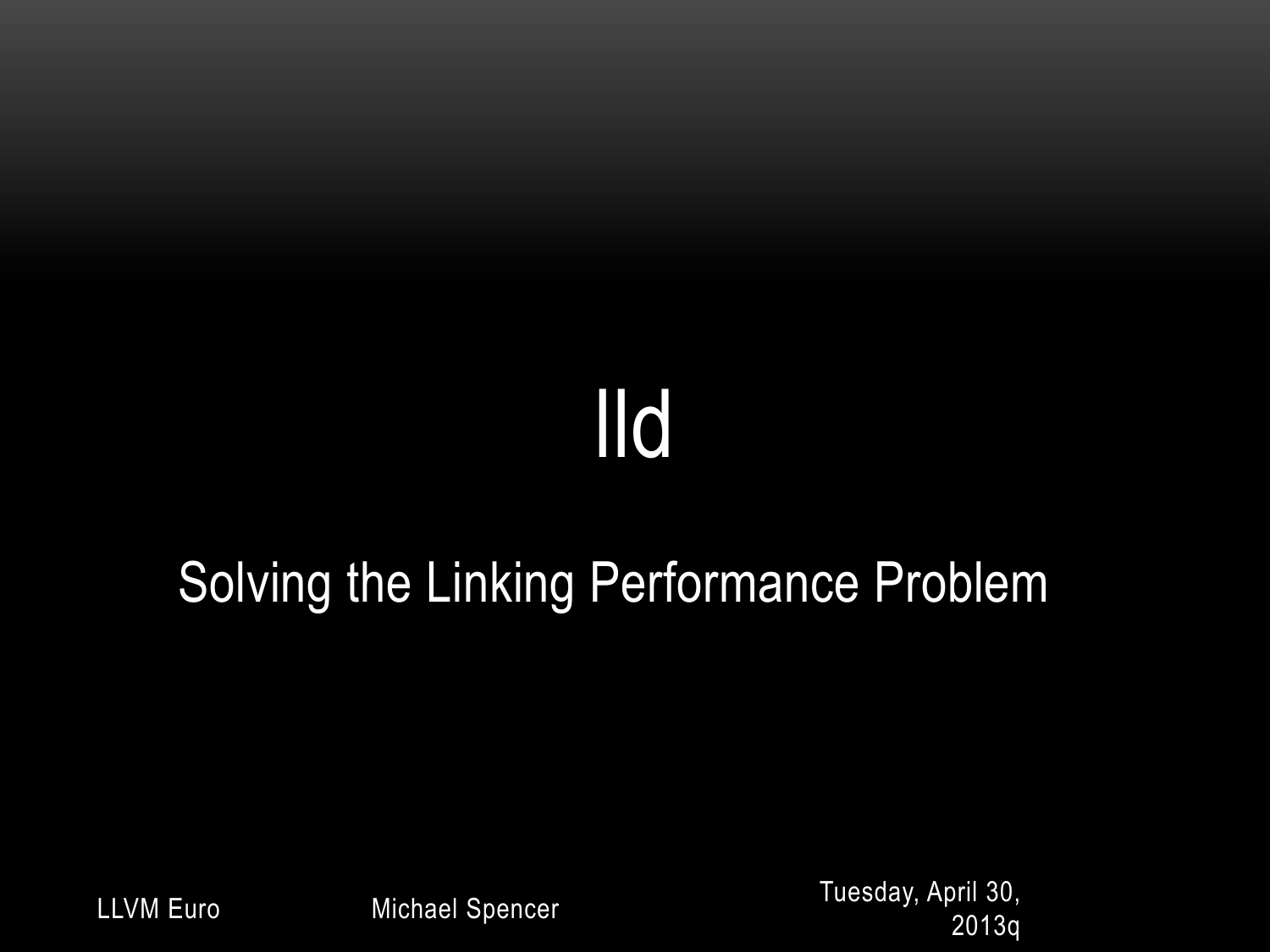lld is a system linker for multiple platforms

**Windows** Linux **Darwin** FreeBSD

…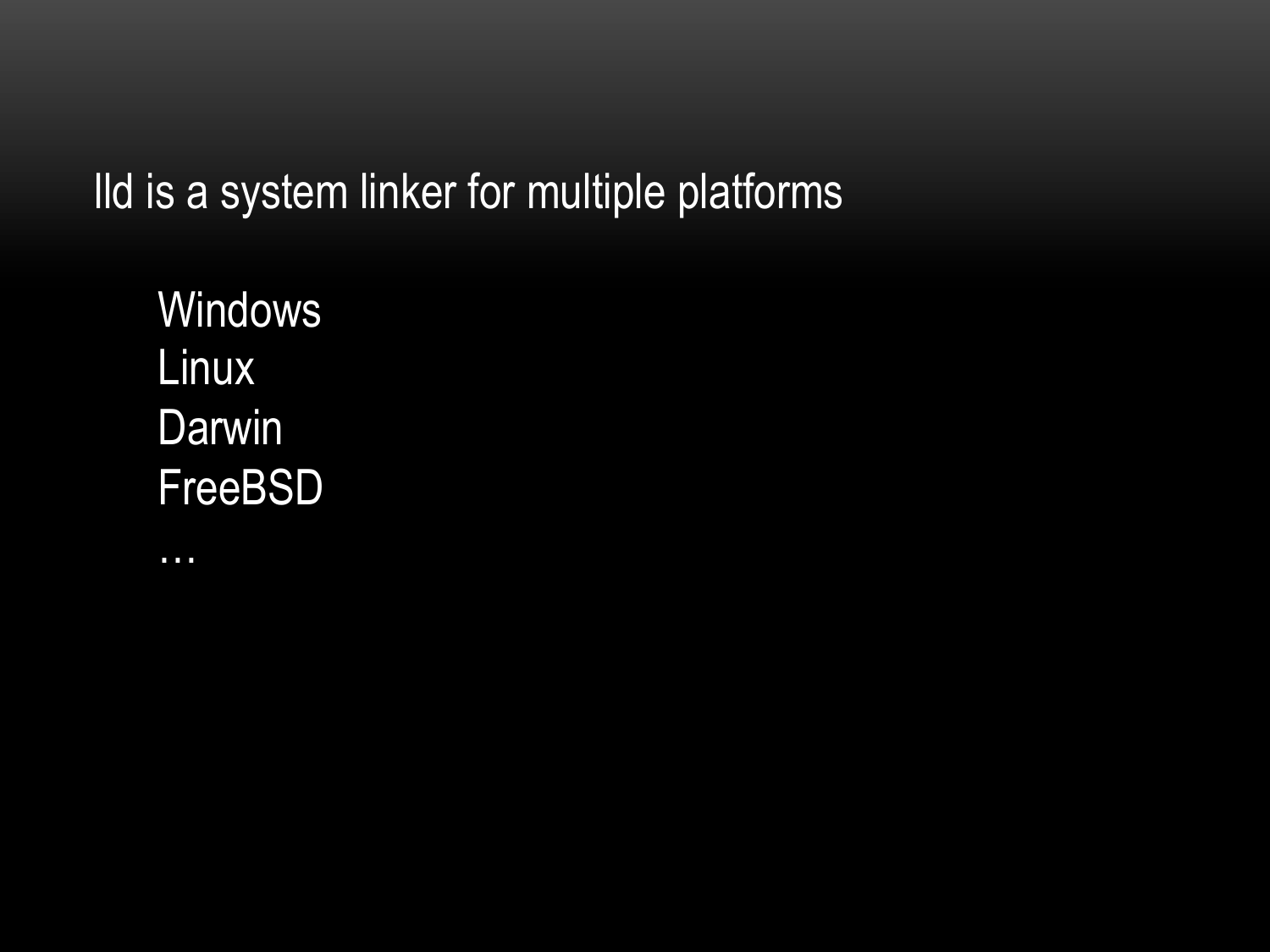lld is a cross linker. Always.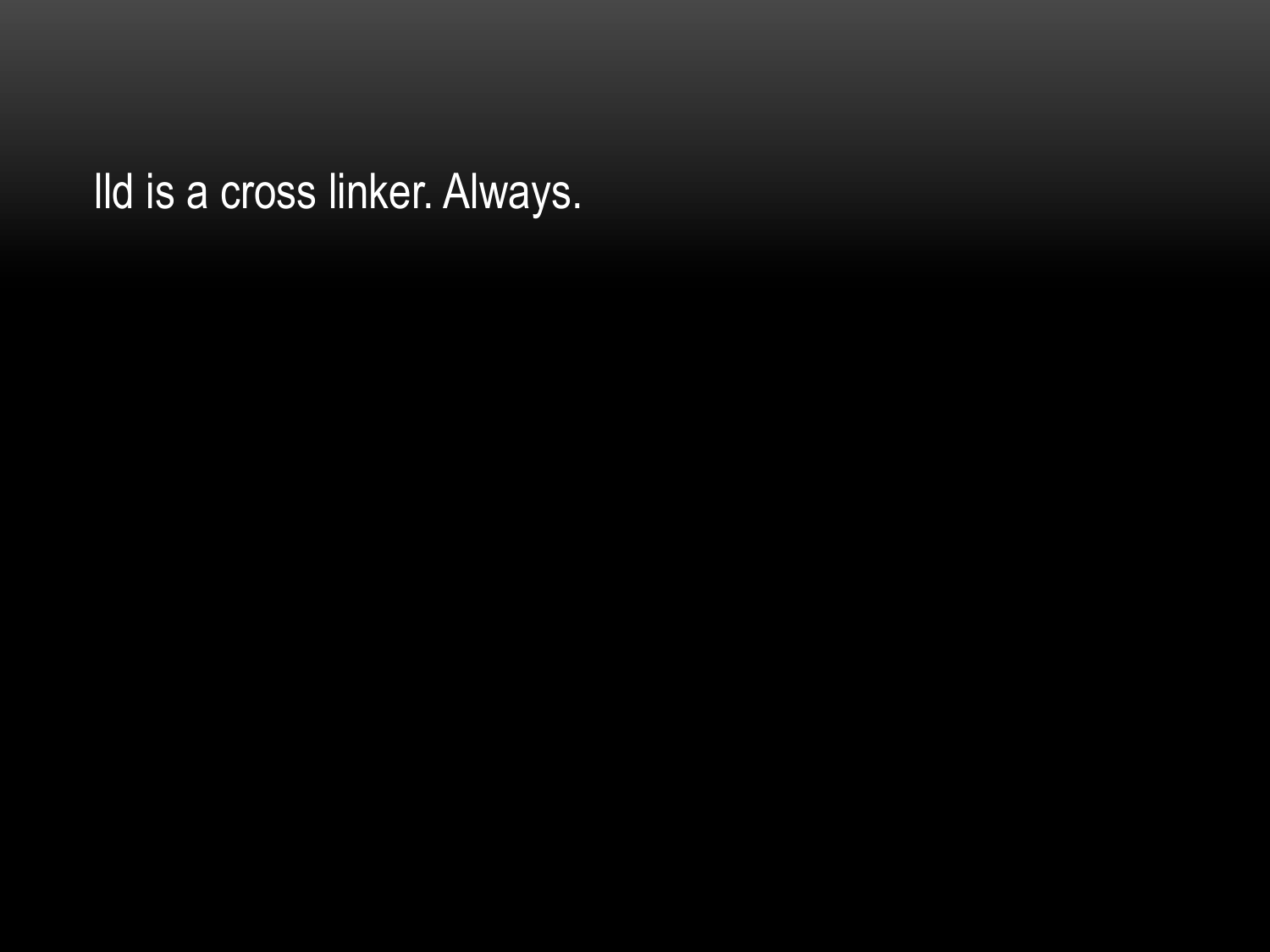#### lld is free software under the UoI/NCSA License and part of the LLVM project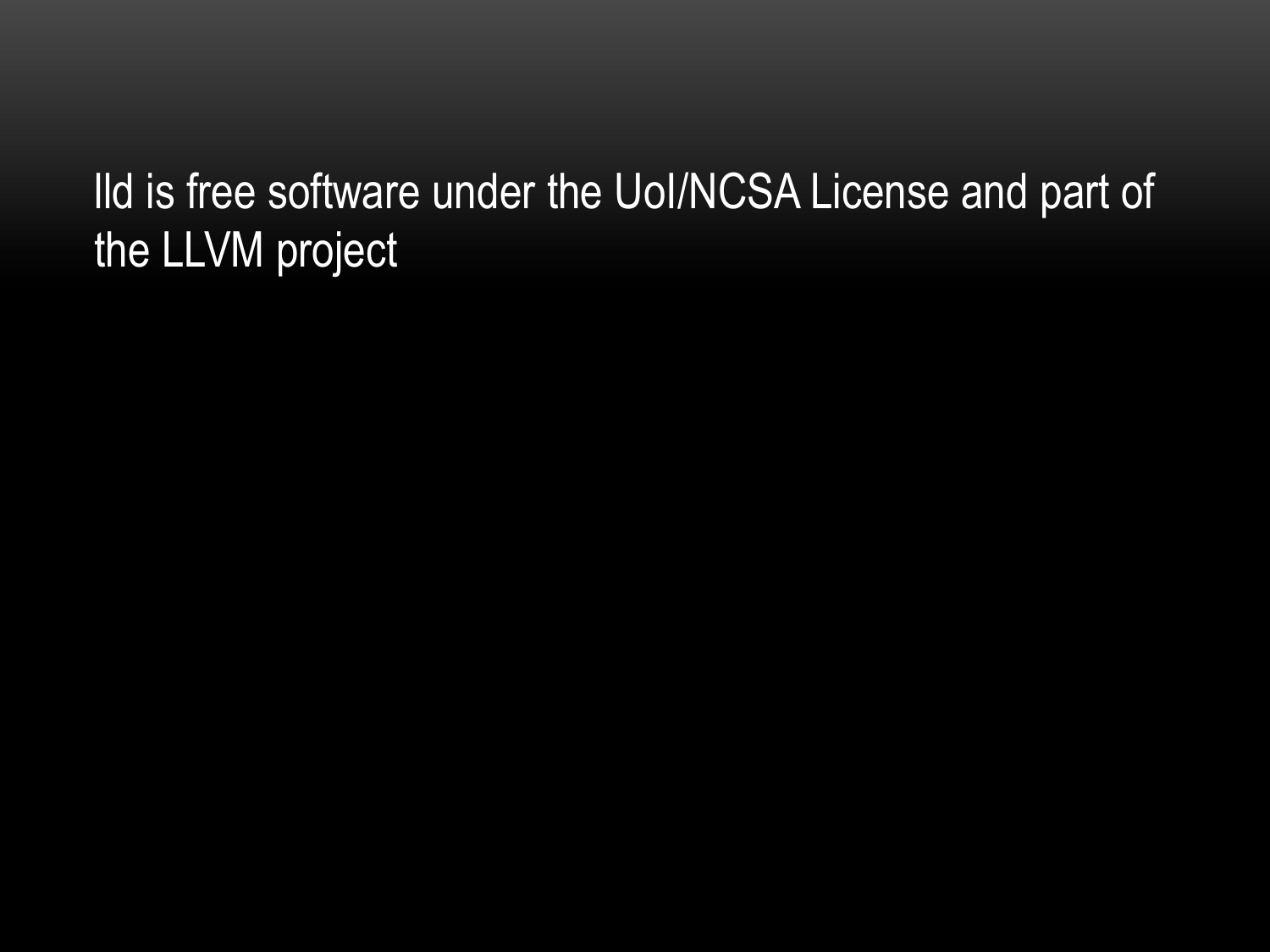

Self hosts x86-64 Linux libstdc++ libc++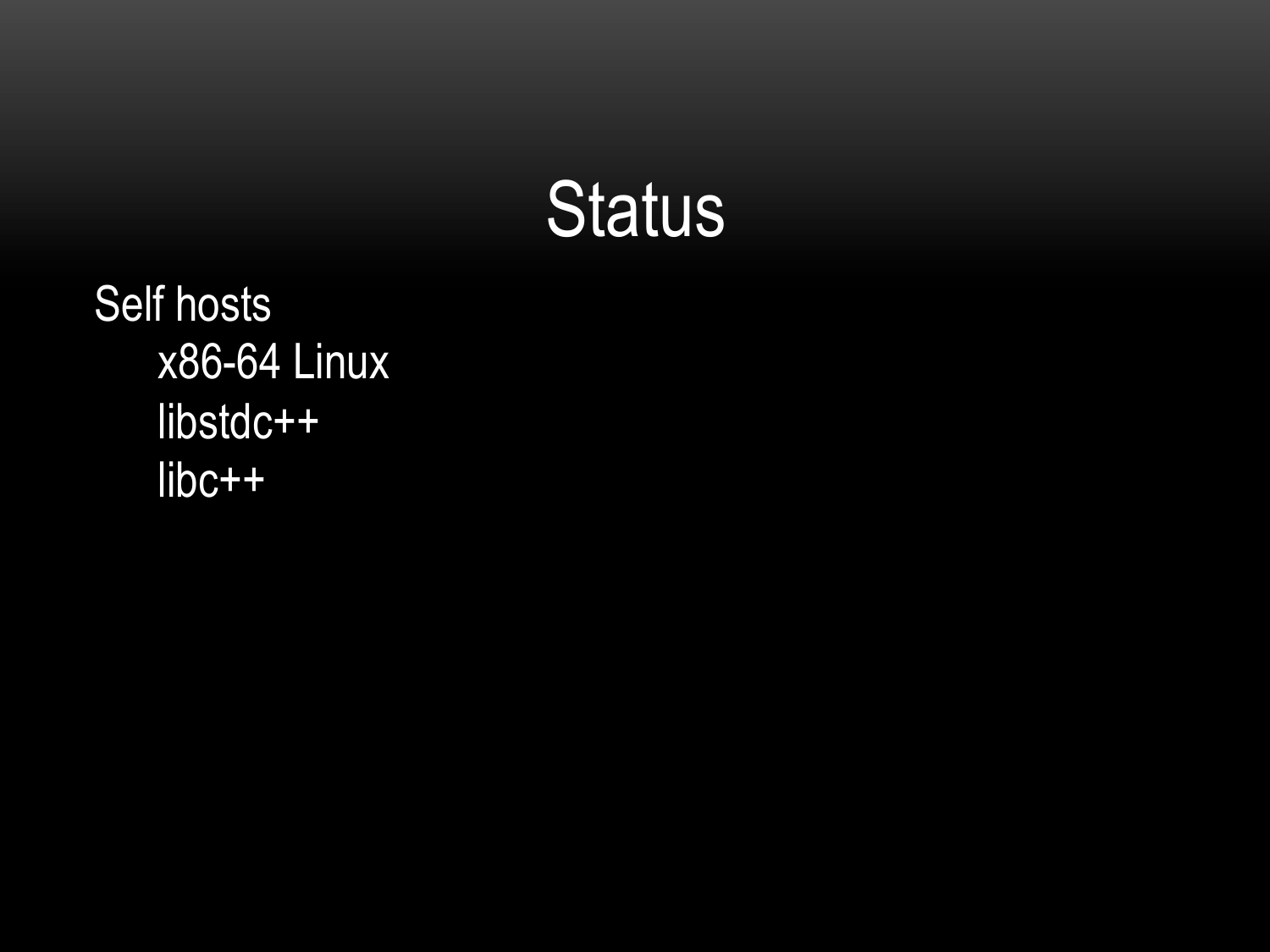

#### Performance on par with gold on Windows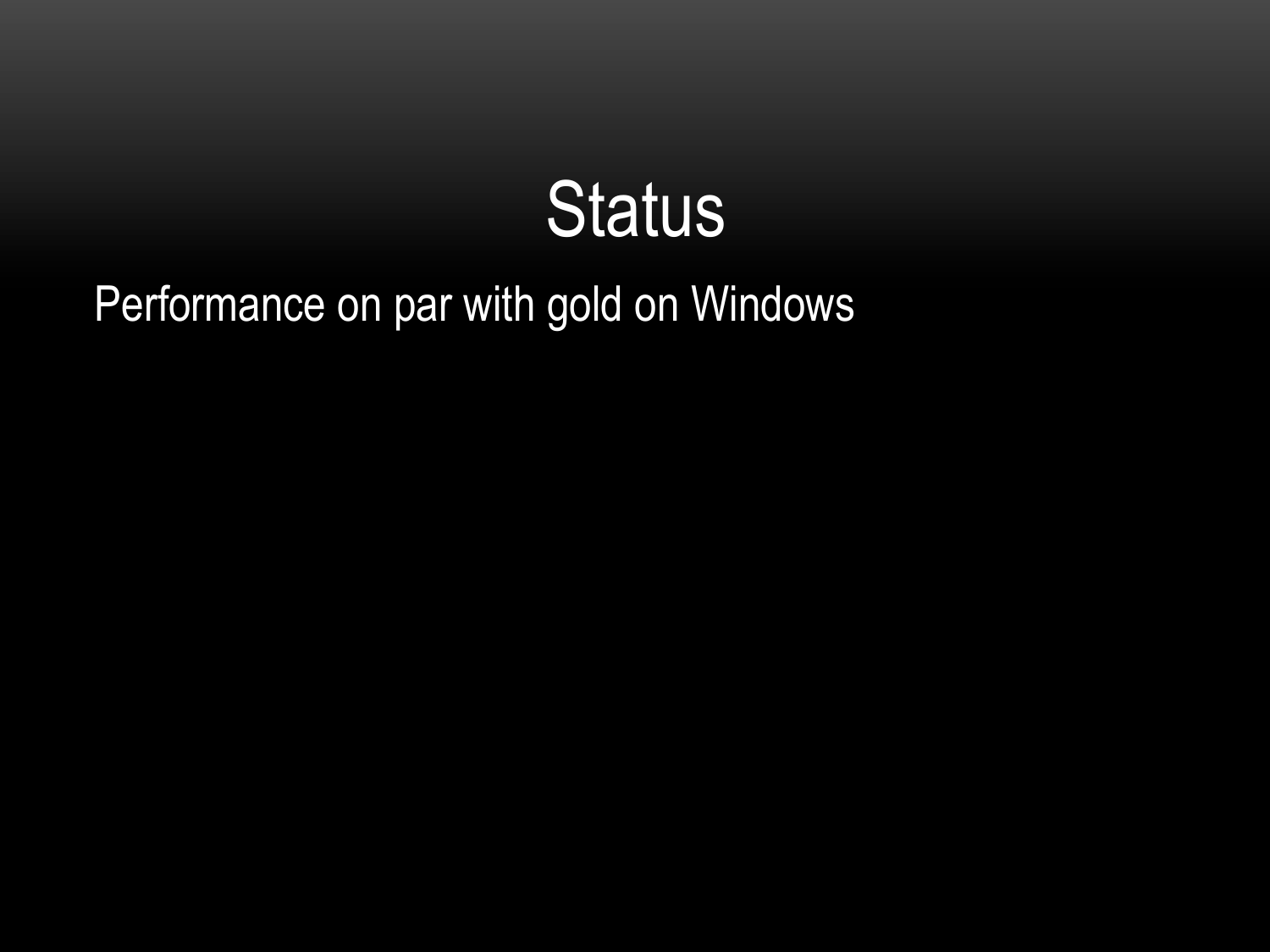# Why is linking slow?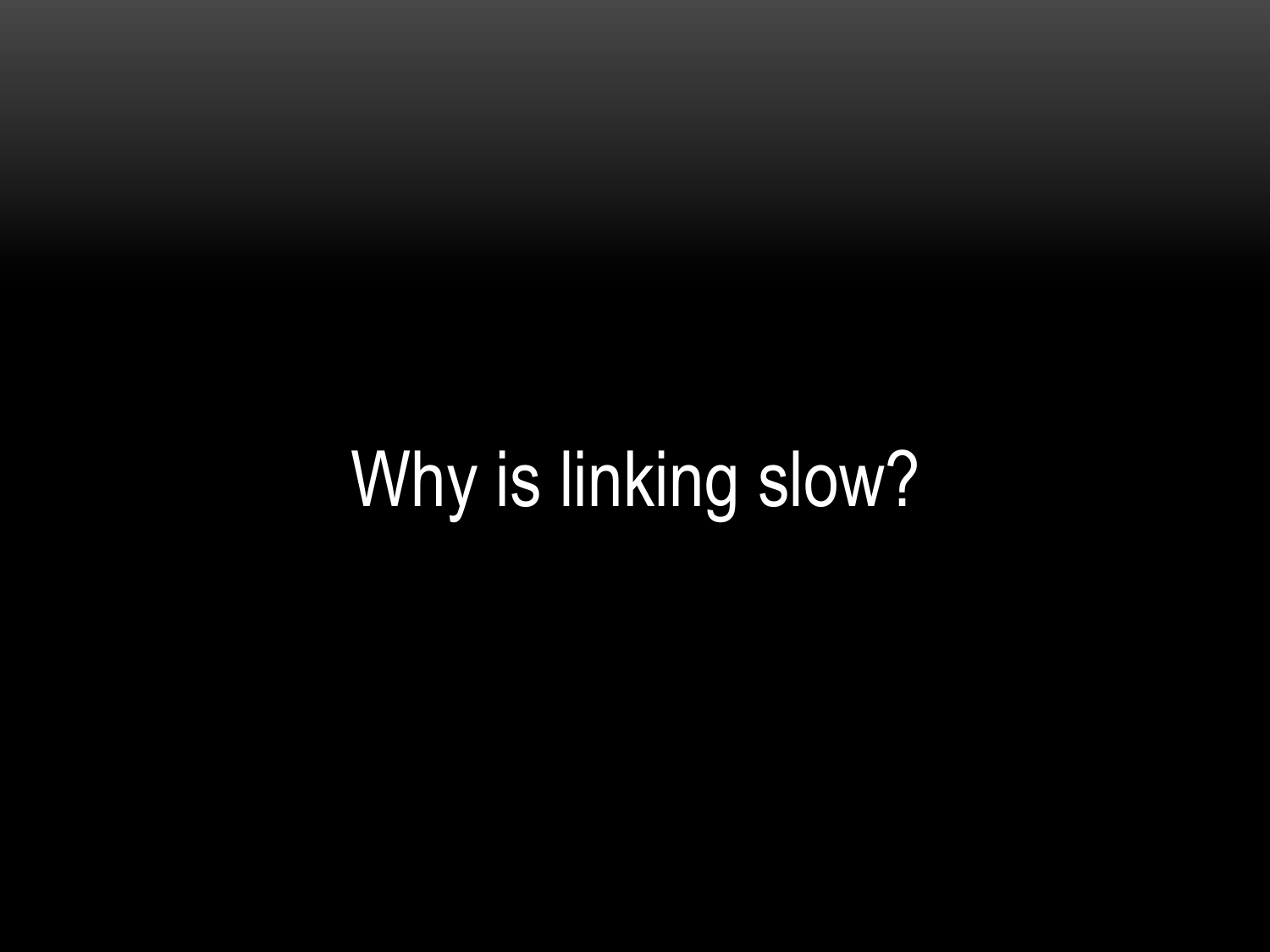### Complex semantics

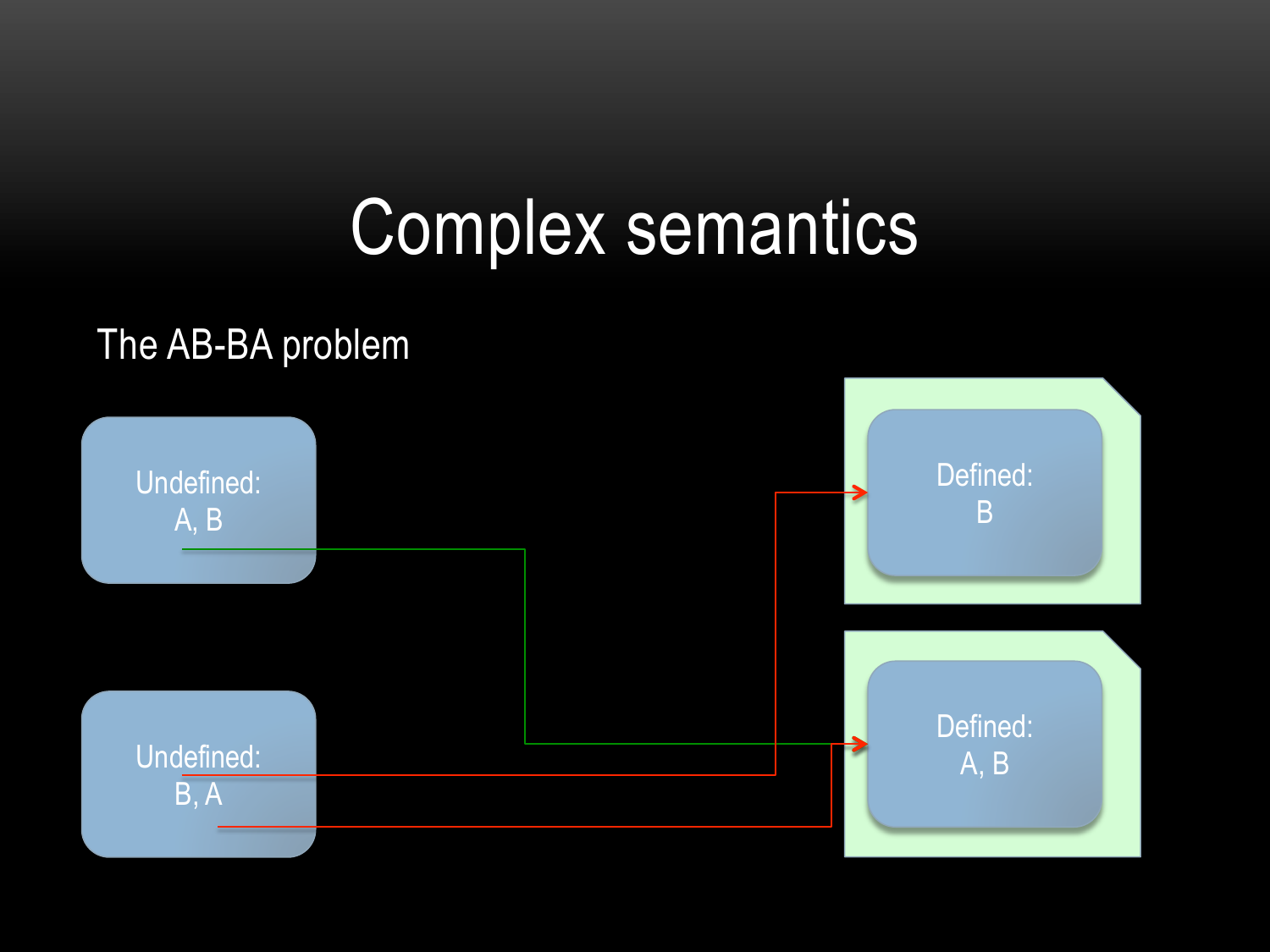### Complex semantics

Command line order

- --{start,end}-group
- -z rescan
- -z rescan-now
- …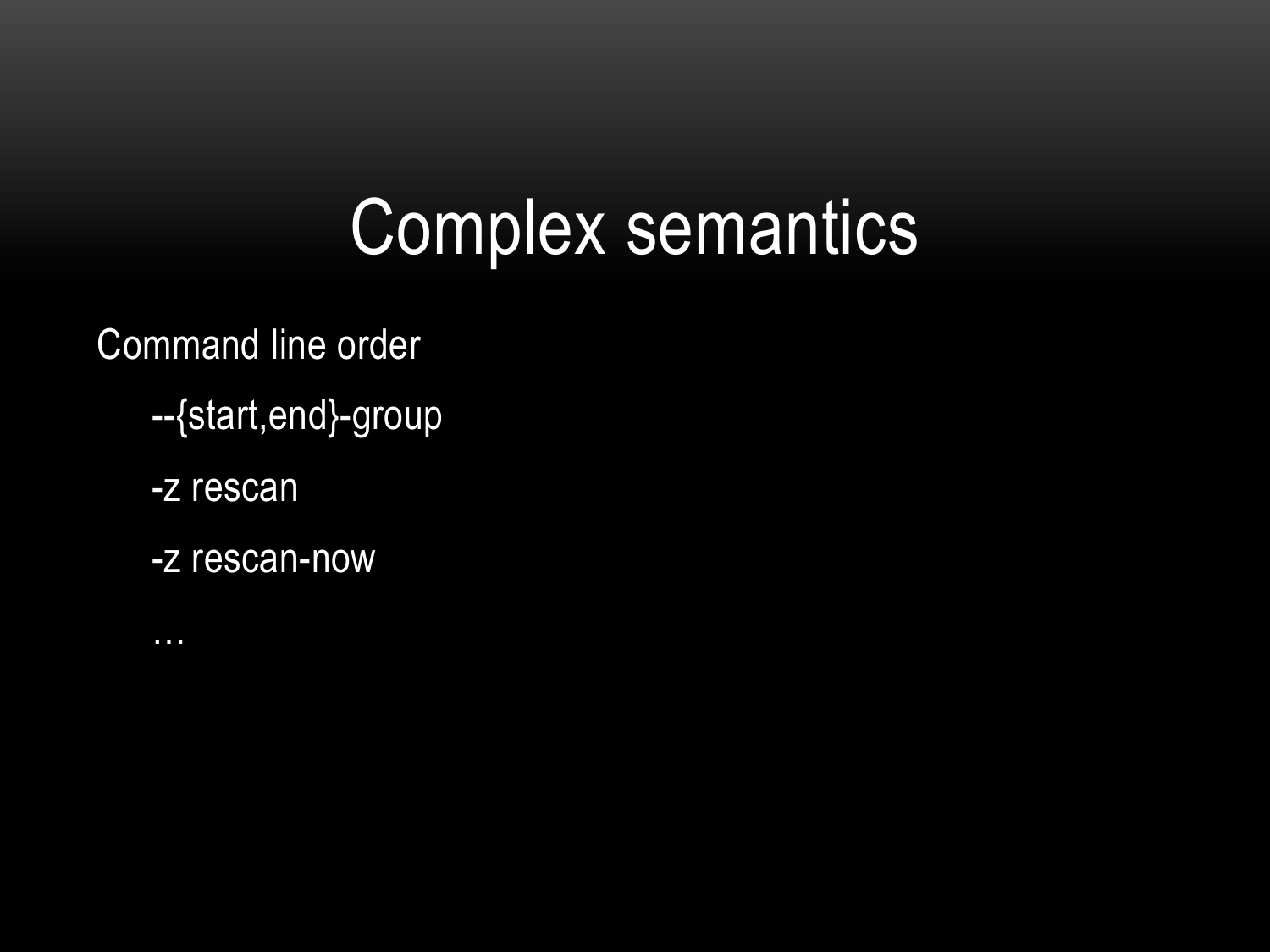# Input formats not optimized for linking

ELF is optimized for runtime linking and loading

Archives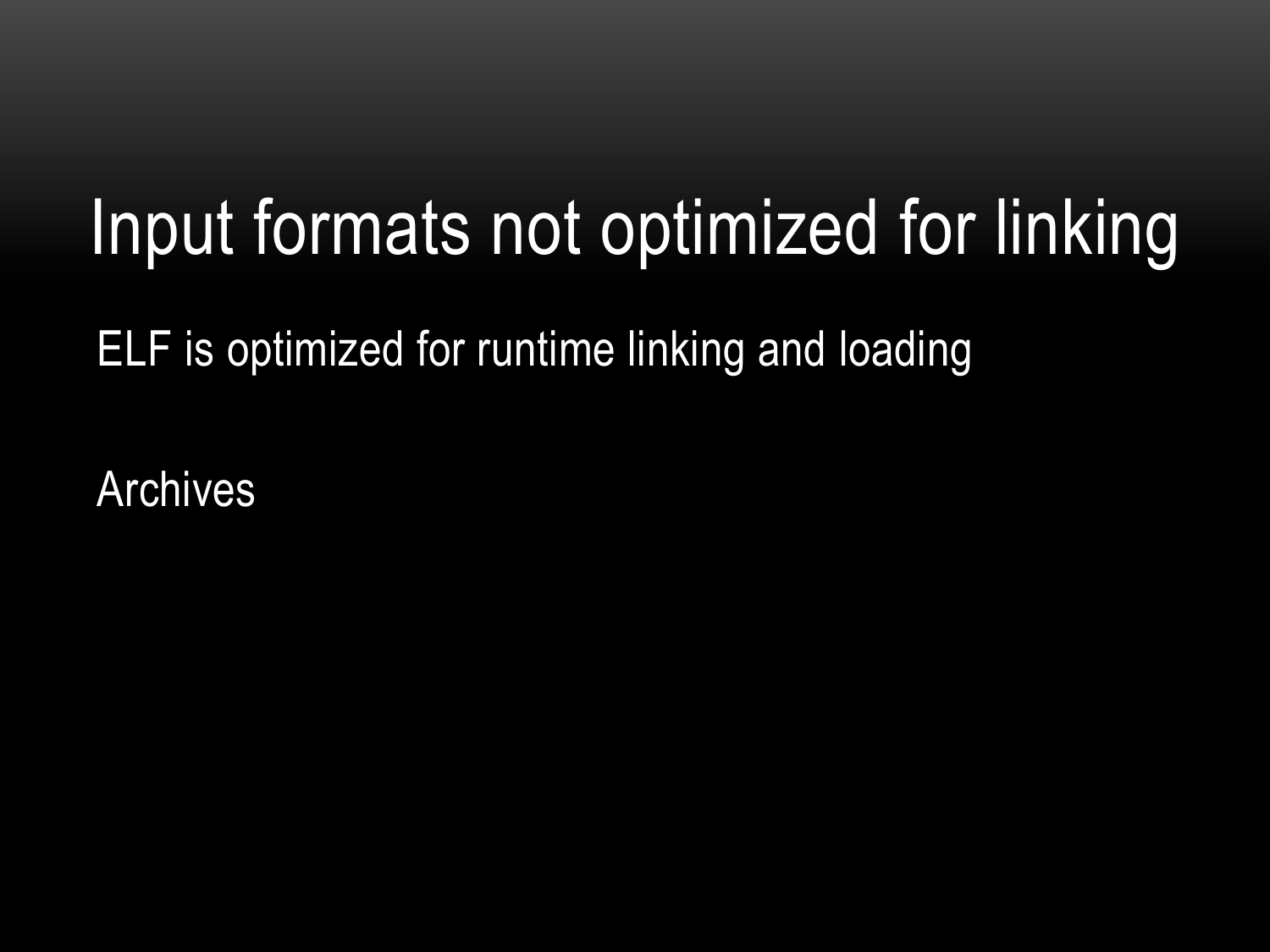### How does lld make it fast?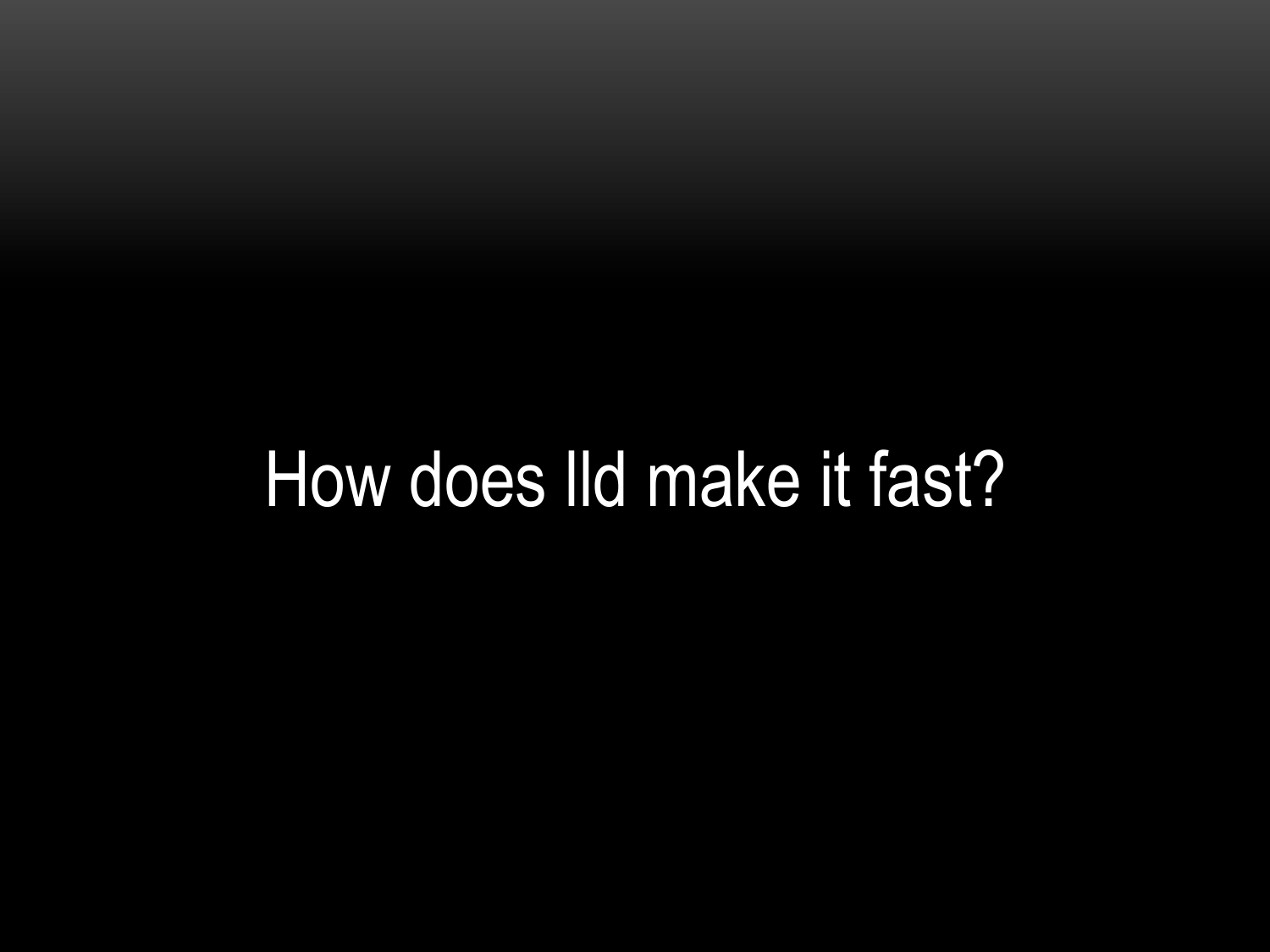# Speculatively Resolve

Read in parallel Not semantically correct Mostly correct

Fast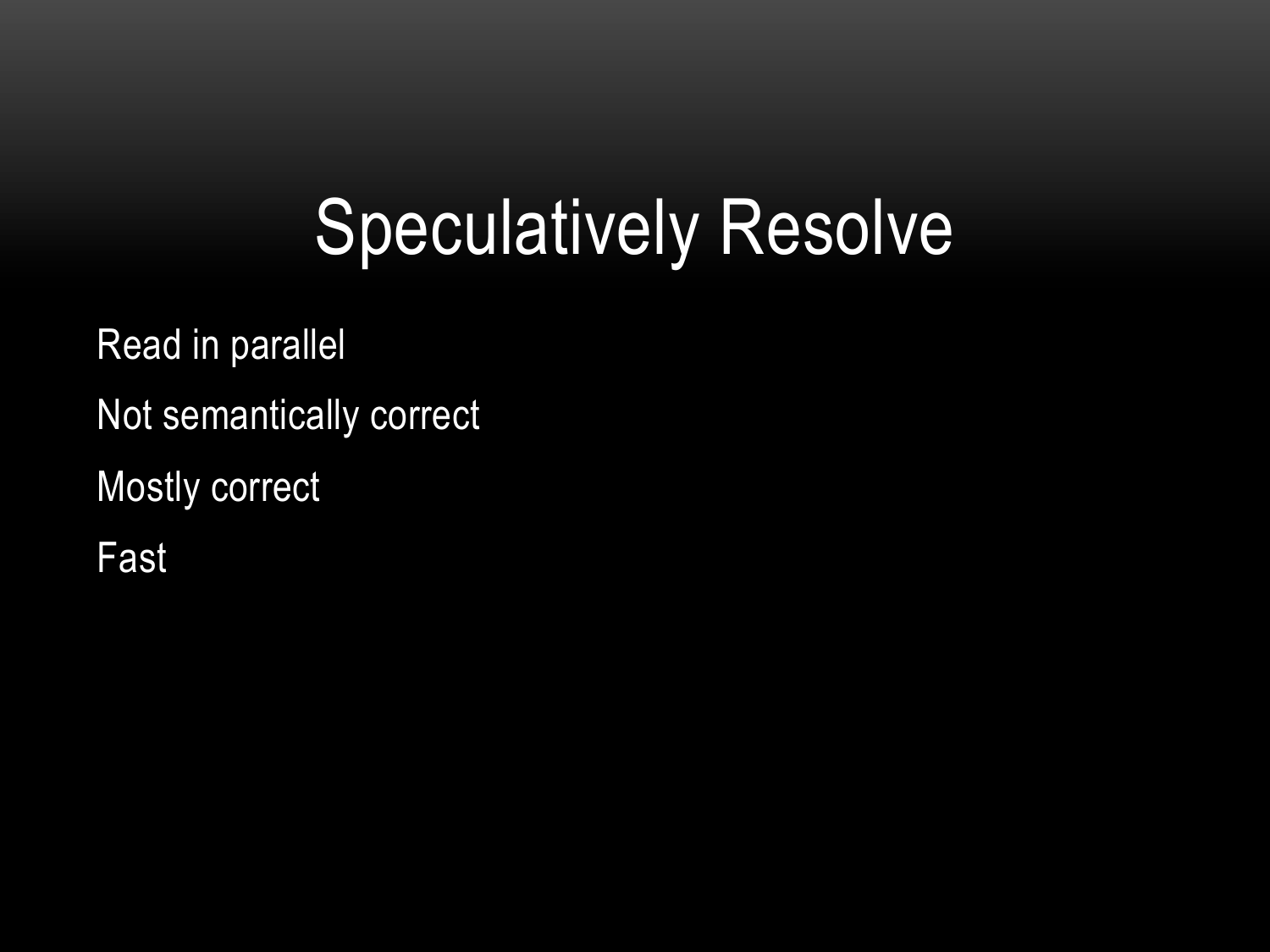# Sequentially Resolve

- Resolve again
- Semantically correct
- Use cached object loads
- Load what we missed
- Most lookups hit the cache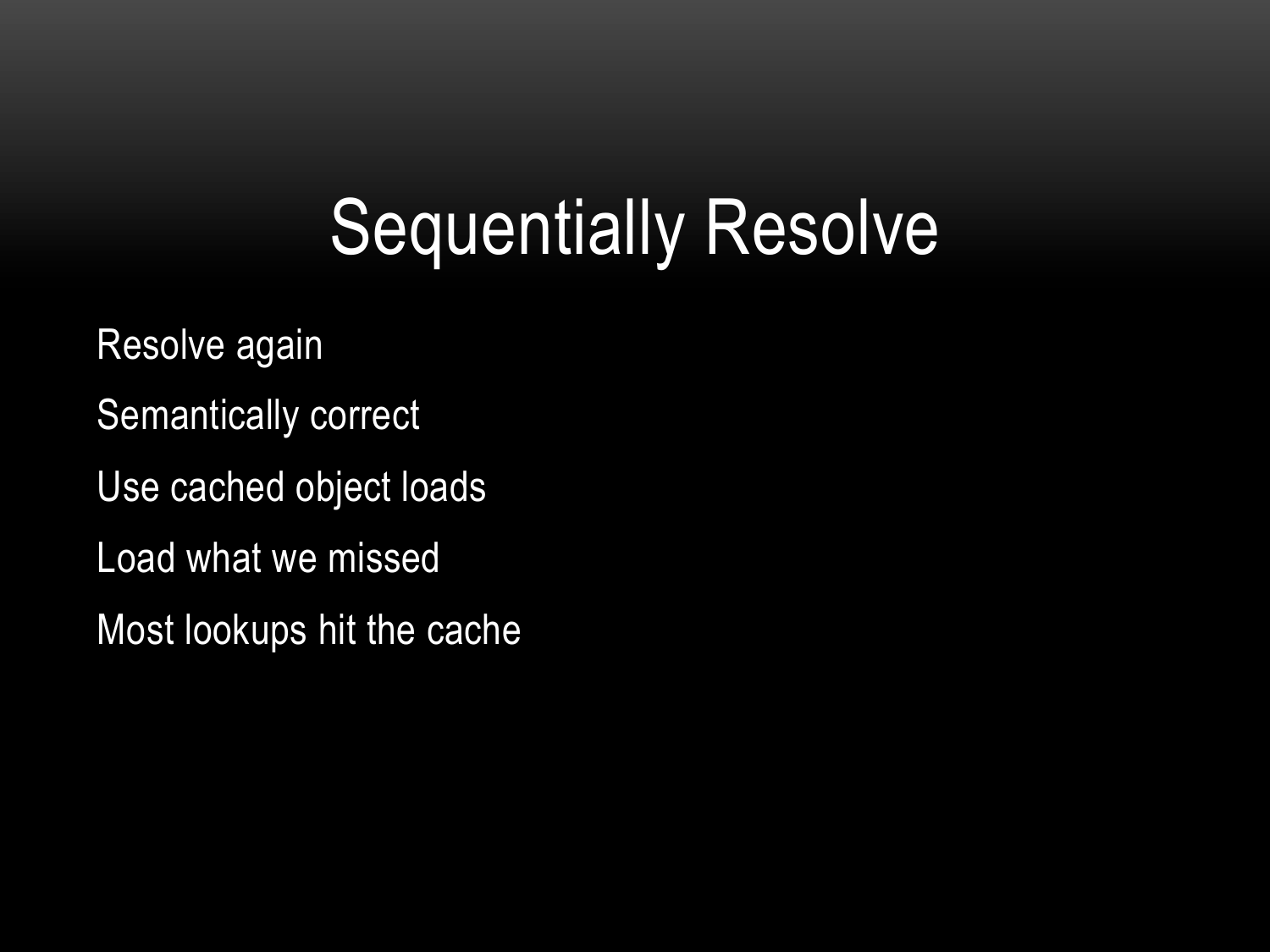# Input file graph

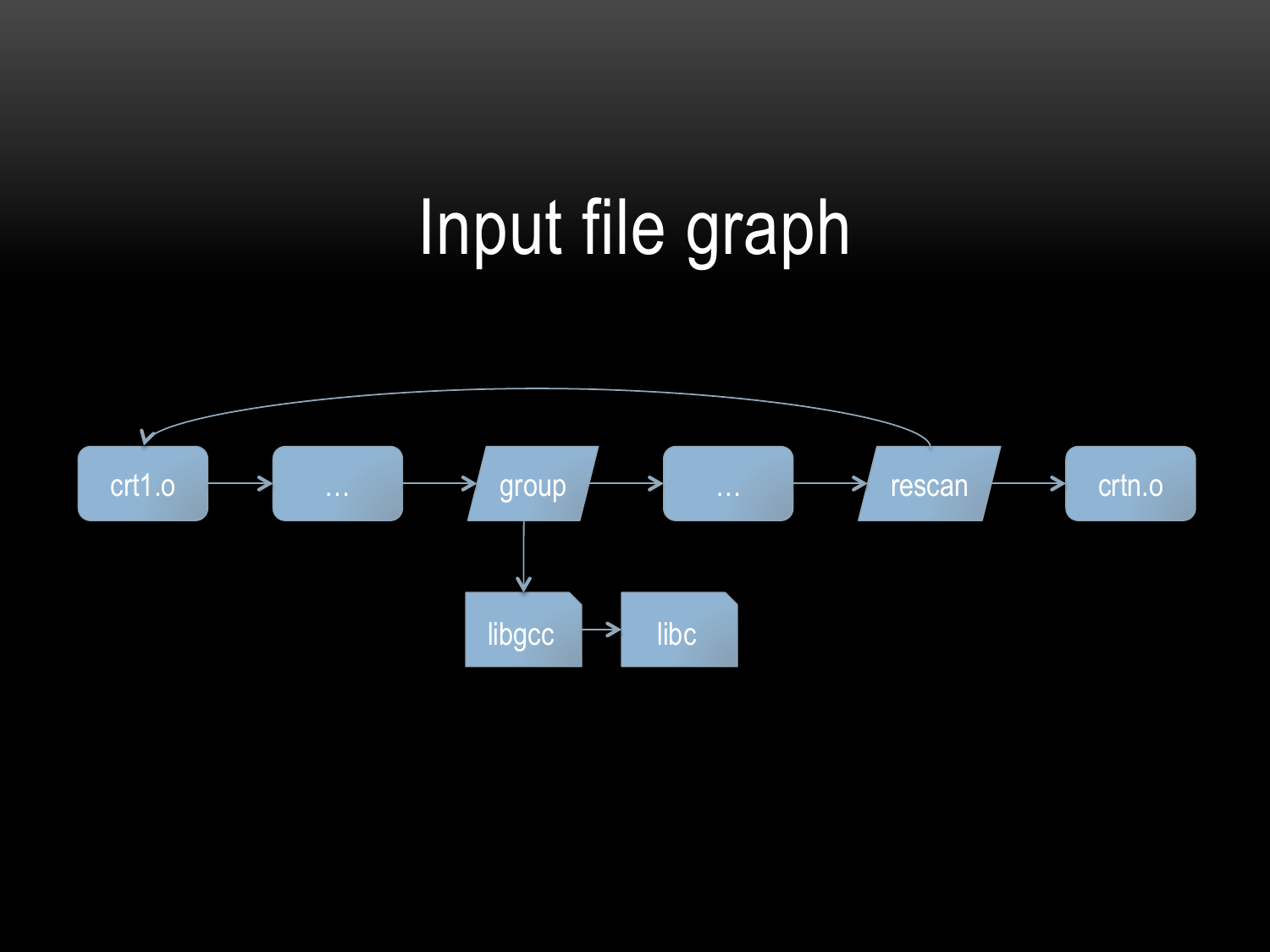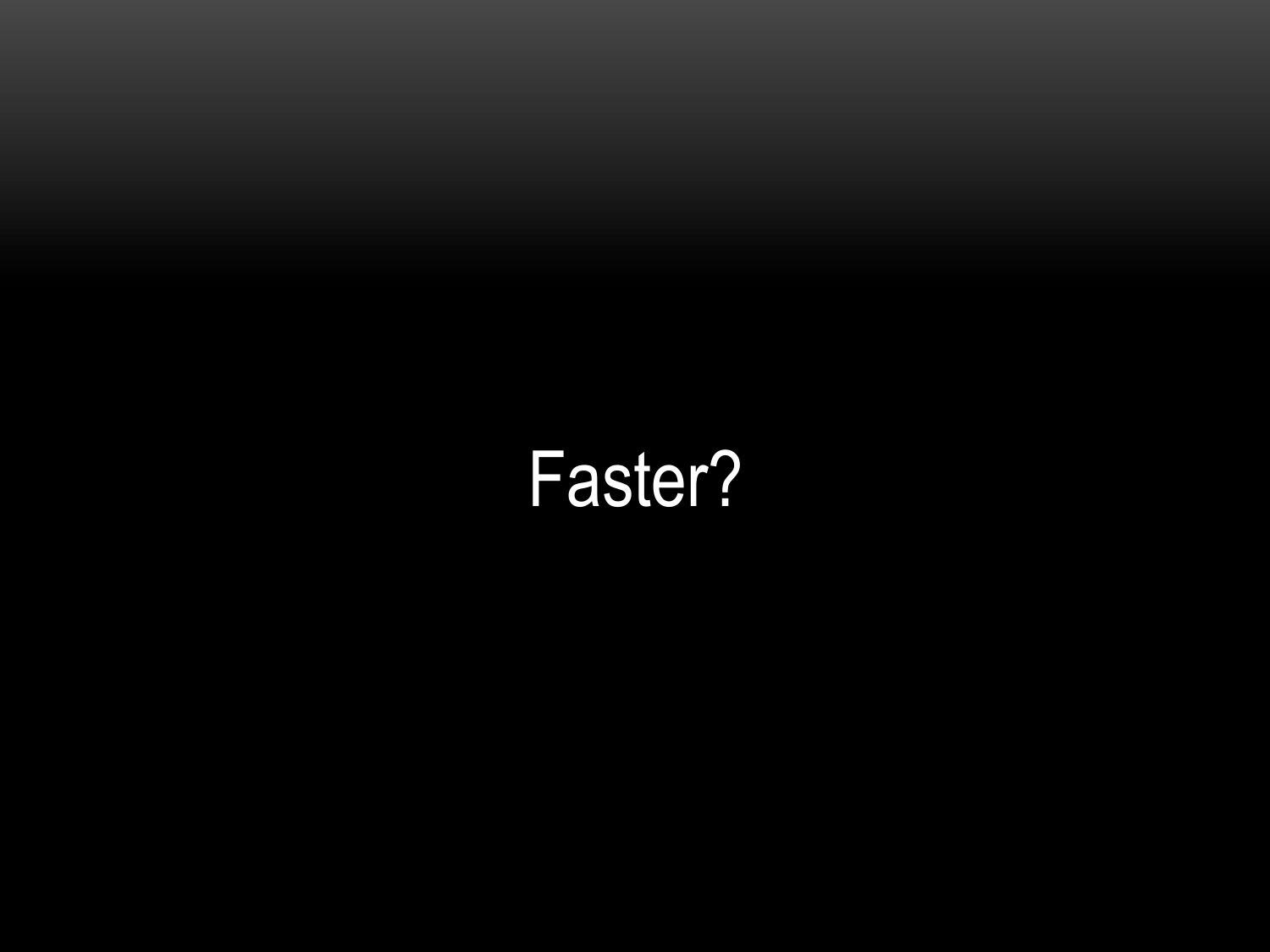# Change How We Link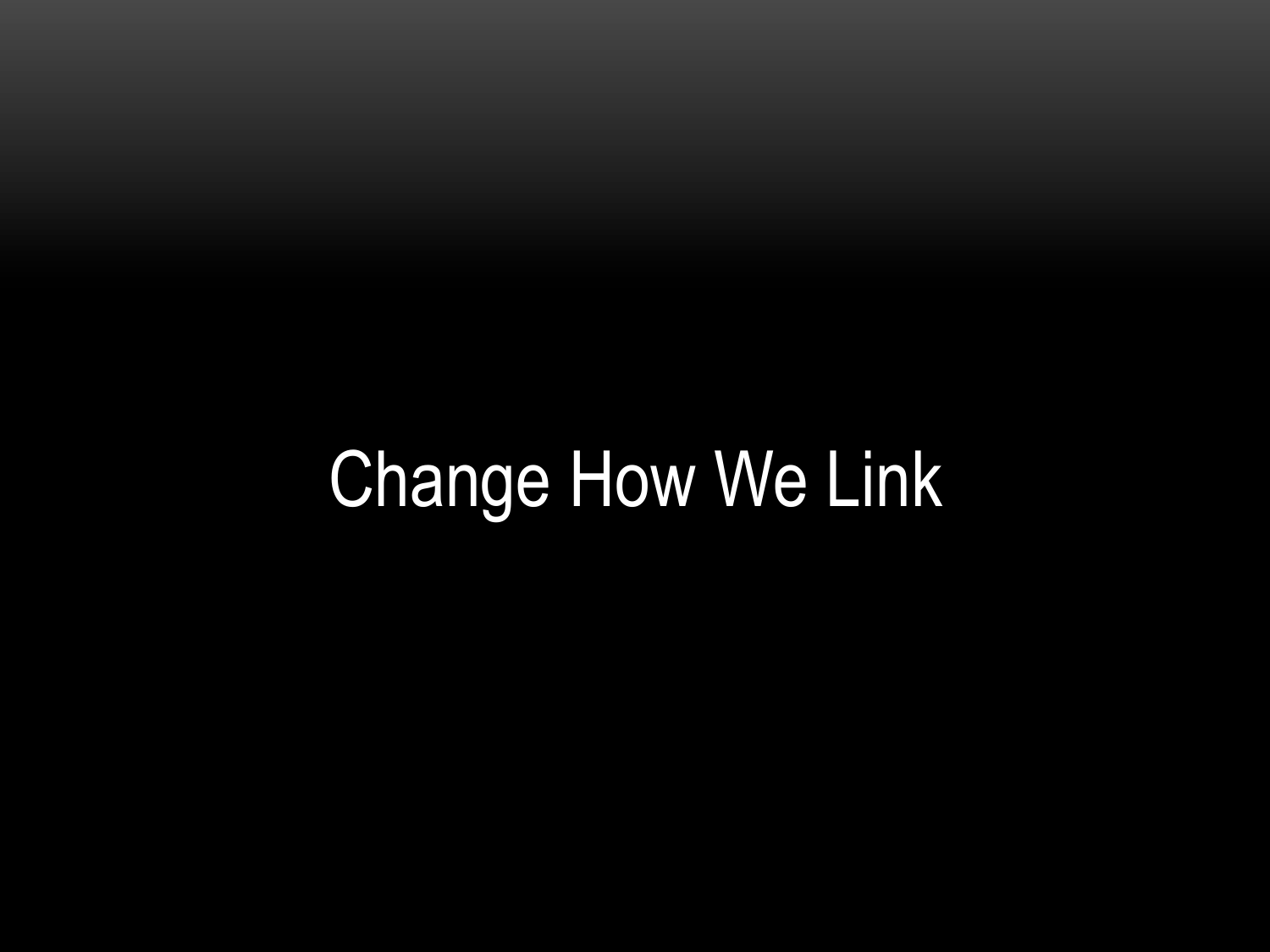# Simplify Semantics

Command line order + archive extraction force sequential resolving

Ideal is resolve in parallel

Achieved by linking everything on the command line

Pick resolved symbol based only on command line order and weakness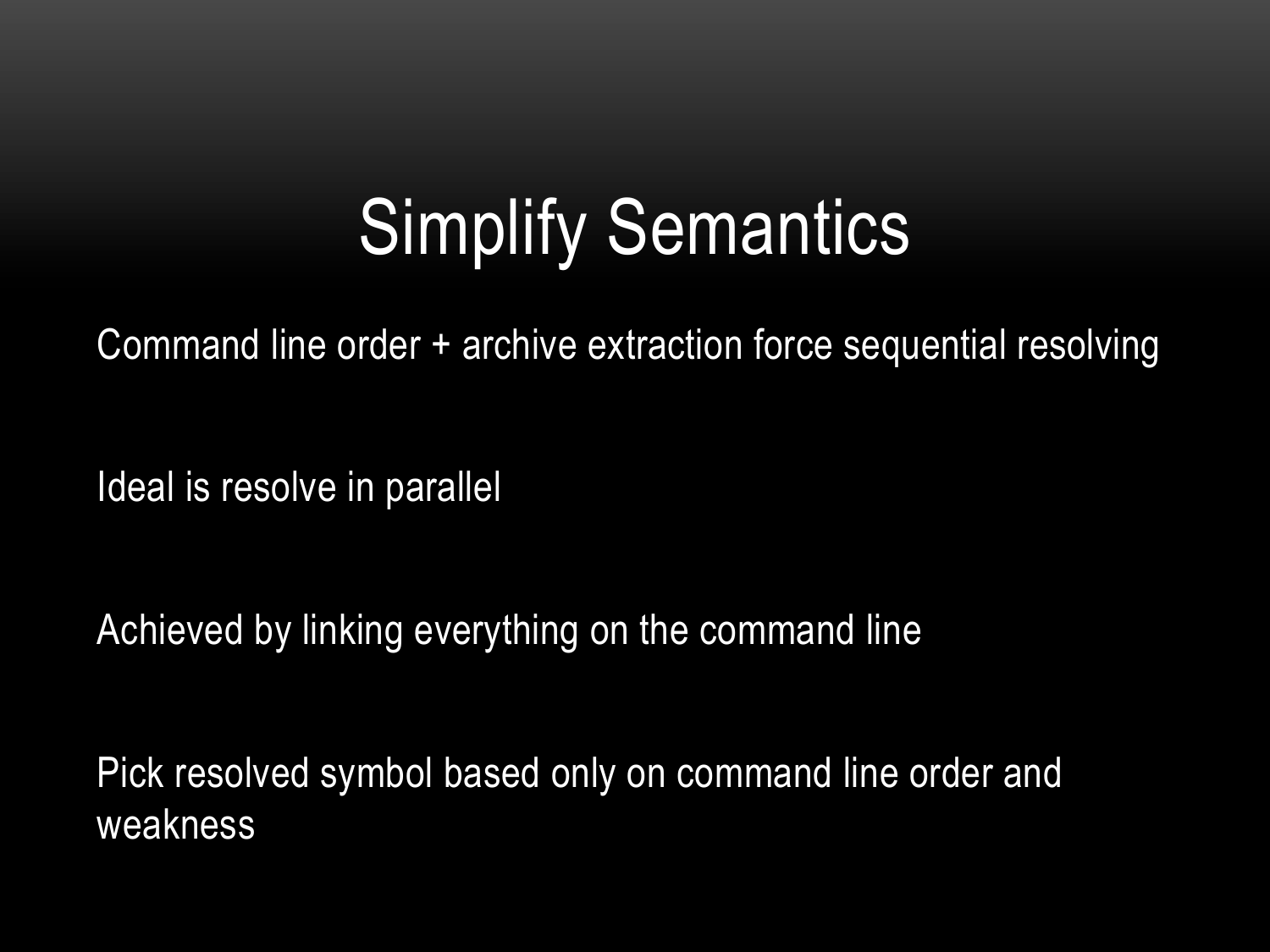#### New Format

Reduce the number of memory pages we have to touch

Data needed to resolve is highly compacted